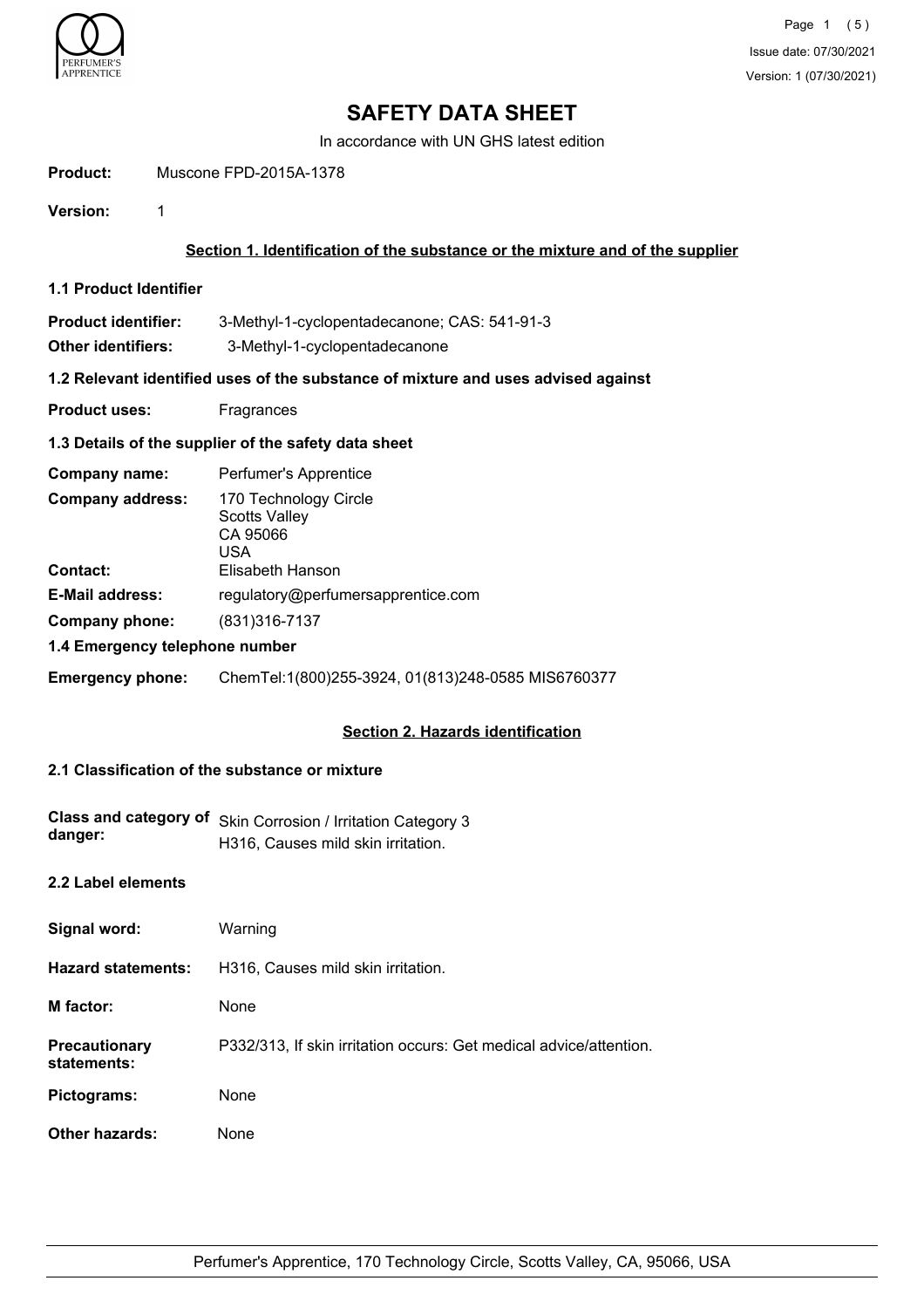

In accordance with UN GHS latest edition

**Product:** Muscone FPD-2015A-1378

**Version:** 1

## **Section 3. Composition / information on ingredients**

**3.1 Substances**

**Product identifier:** 3-Methyl-1-cyclopentadecanone; CAS: 541-91-3

## **Section 4. First-aid measures**

#### **4.1 Description of first aid measures**

| Inhalation:           | Remove from exposure site to fresh air, keep at rest, and obtain medical attention.                            |  |
|-----------------------|----------------------------------------------------------------------------------------------------------------|--|
| Eye exposure:         | Flush immediately with water for at least 15 minutes. Contact physician if symptoms persist.                   |  |
| <b>Skin exposure:</b> | Remove contaminated clothes. Wash thoroughly with soap and water. Contact physician if<br>irritation persists. |  |
| Ingestion:            | Rinse mouth with water and obtain medical attention.                                                           |  |

## **4.2 Most important symptoms and effects, both acute and delayed**

Causes mild skin irritation.

## **4.3 Indication of any immediate medical attention and special treatment needed**

None expected, see Section 4.1 for further information.

## **SECTION 5: Firefighting measures**

## **5.1 Extinguishing media**

Suitable media: Carbon dioxide, Dry chemical, Foam.

#### **5.2 Special hazards arising from the substance or mixture**

In case of fire, may be liberated: Carbon monoxide, Unidentified organic compounds.

## **5.3 Advice for fire fighters:**

In case of insufficient ventilation, wear suitable respiratory equipment.

## **Section 6. Accidental release measures**

## **6.1 Personal precautions, protective equipment and emergency procedures:**

Avoid inhalation. Avoid contact with skin and eyes. See protective measures under Section 7 and 8.

#### **6.2 Environmental precautions:**

Keep away from drains, surface and ground water, and soil.

#### **6.3 Methods and material for containment and cleaning up:**

Remove ignition sources. Provide adequate ventilation. Avoid excessive inhalation of vapours. Contain spillage immediately by use of sand or inert powder. Dispose of according to local regulations.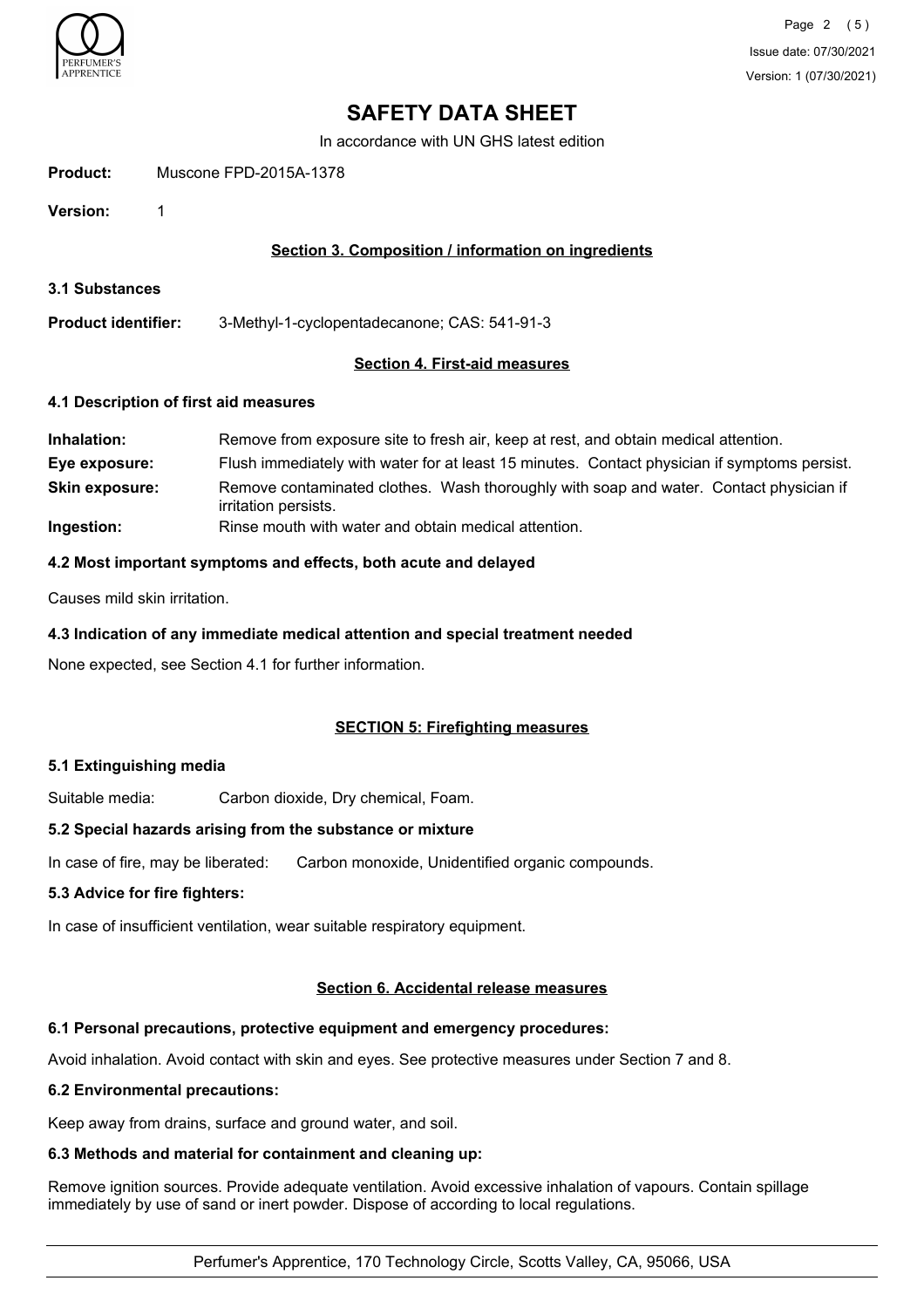

In accordance with UN GHS latest edition

**Product:** Muscone FPD-2015A-1378

**Version:** 1

**6.4 Reference to other sections:**

Also refer to sections 8 and 13.

## **Section 7. Handling and storage**

#### **7.1 Precautions for safe handling:**

Keep away from heat, sparks, open flames and hot surfaces. - No smoking. Use personal protective equipment as required. Use in accordance with good manufacturing and industrial hygiene practices. Use in areas with adequate ventilation Do not eat, drink or smoke when using this product.

#### **7.2 Conditions for safe storage, including any incompatibilities:**

Store in a well-ventilated place. Keep container tightly closed. Keep cool. Ground/bond container and receiving equipment. Use explosion-proof electrical, ventilating and lighting equipment. Use only non-sparking tools. Take precautionary measures against static discharge.

## **7.3 Specific end use(s):**

Fragrances: Use in accordance with good manufacturing and industrial hygiene practices.

## **Section 8. Exposure controls/personal protection**

#### **8.1 Control parameters**

Workplace exposure limits: Not Applicable

## **8.2 Exposure Controls**

## **Eye / Skin Protection**

Wear protective gloves/eye protection/face protection

#### **Respiratory Protection**

Under normal conditions of use and where adequate ventilation is available to prevent build up of excessive vapour, this material should not require special engineering controls. However, in conditions of high or prolonged use, or high temperature or other conditions which increase exposure, the following engineering controls can be used to minimise exposure to personnel: a) Increase ventilation of the area with local exhaust ventilation. b) Personnel can use an approved, appropriately fitted respirator with organic vapour cartridge or canisters and particulate filters. c) Use closed systems for transferring and processing this material.

Also refer to Sections 2 and 7.

## **Section 9. Physical and chemical properties**

## **9.1 Information on basic physical and chemical properties**

| Appearance:                    | Not determined |
|--------------------------------|----------------|
| Odour:                         | Not determined |
| pH:                            | Not determined |
| Initial boiling point / range: | Not determined |
| Flash point:                   | $>93$ °C       |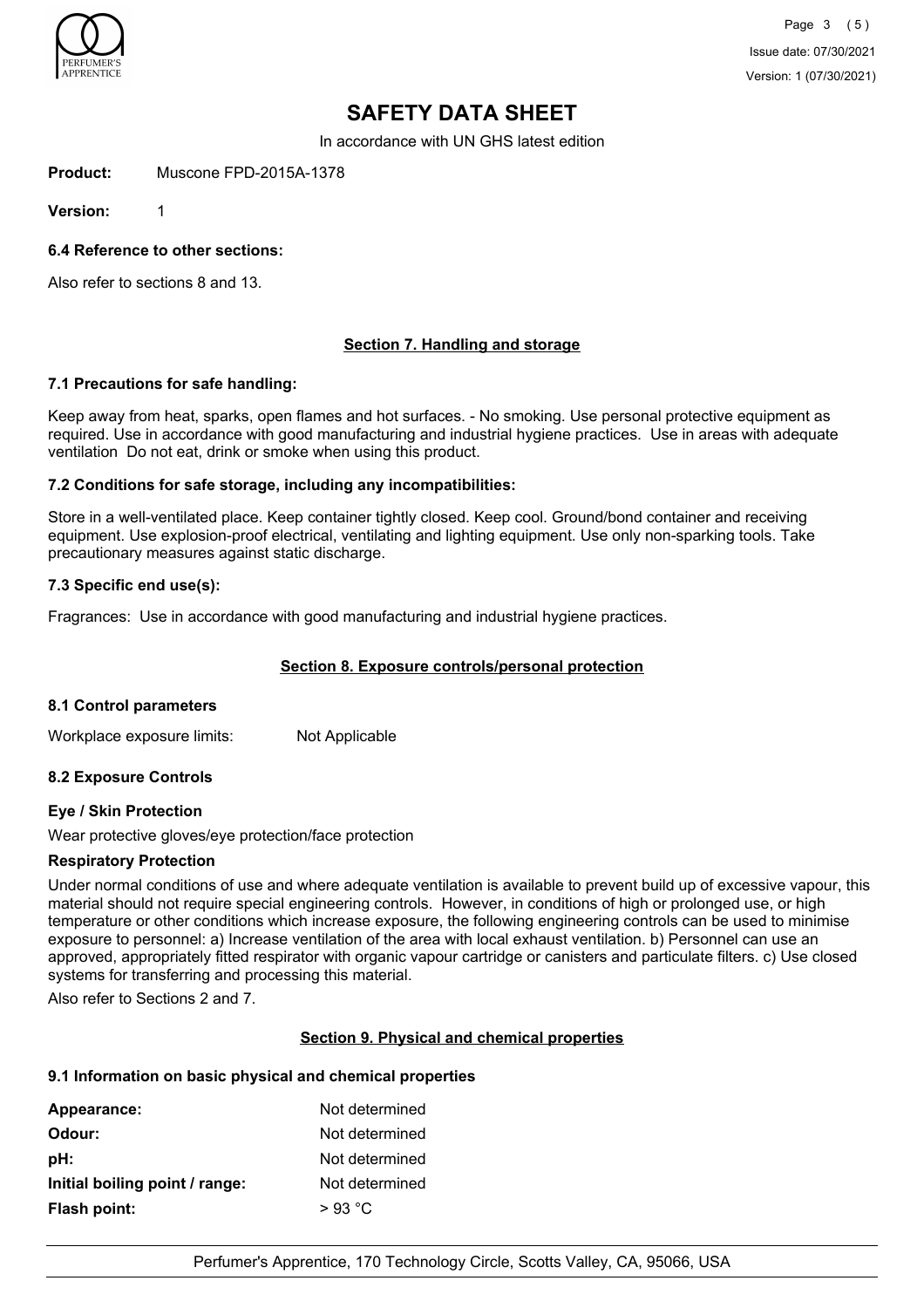

Page 4 (5) Issue date: 07/30/2021 Version: 1 (07/30/2021)

# **SAFETY DATA SHEET**

In accordance with UN GHS latest edition

**Product:** Muscone FPD-2015A-1378

**Version:** 1

| Vapour pressure:         | Not determined |
|--------------------------|----------------|
| <b>Relative density:</b> | Not determined |
| Solubility(ies):         | Not determined |
| 9.2 Other information:   | None available |

#### **Section 10. Stability and reactivity**

#### **10.1 Reactivity:**

Presents no significant reactivity hazard, by itself or in contact with water.

#### **10.2 Chemical stability:**

Good stability under normal storage conditions.

## **10.3 Possibility of hazardous reactions:**

Not expected under normal conditions of use.

#### **10.4 Conditions to avoid:**

Avoid extreme heat.

**10.5 Incompatible materials:**

Avoid contact with strong acids, alkalis or oxidising agents.

## **10.6 Hazardous decomposition products:**

Not expected.

## **Section 11. Toxicological information**

## **11.1 Information on toxicological effects**

Causes mild skin irritation.

Assumed Toxicity Value (LD50 or ATE) for Acute Oral Toxicity: Not Applicable Assumed Toxicity Value (LD50 or ATE) for Acute Dermal Toxicity: Not Applicable **Assumed Toxicity Value (LC50 or ATE) for Acute Inhalation Toxicity:** Not Available **Inhalation Route:** Not Available **Not Available** 

Refer to Section 2 for additional information.

## **Section 12. Ecological information**

| 12.1 Toxicity:                      | Not available |
|-------------------------------------|---------------|
| 12.2 Persistence and degradability: | Not available |
| 12.3 Bioaccumulative potential:     | Not available |
| 12.4 Mobility in soil:              | Not available |